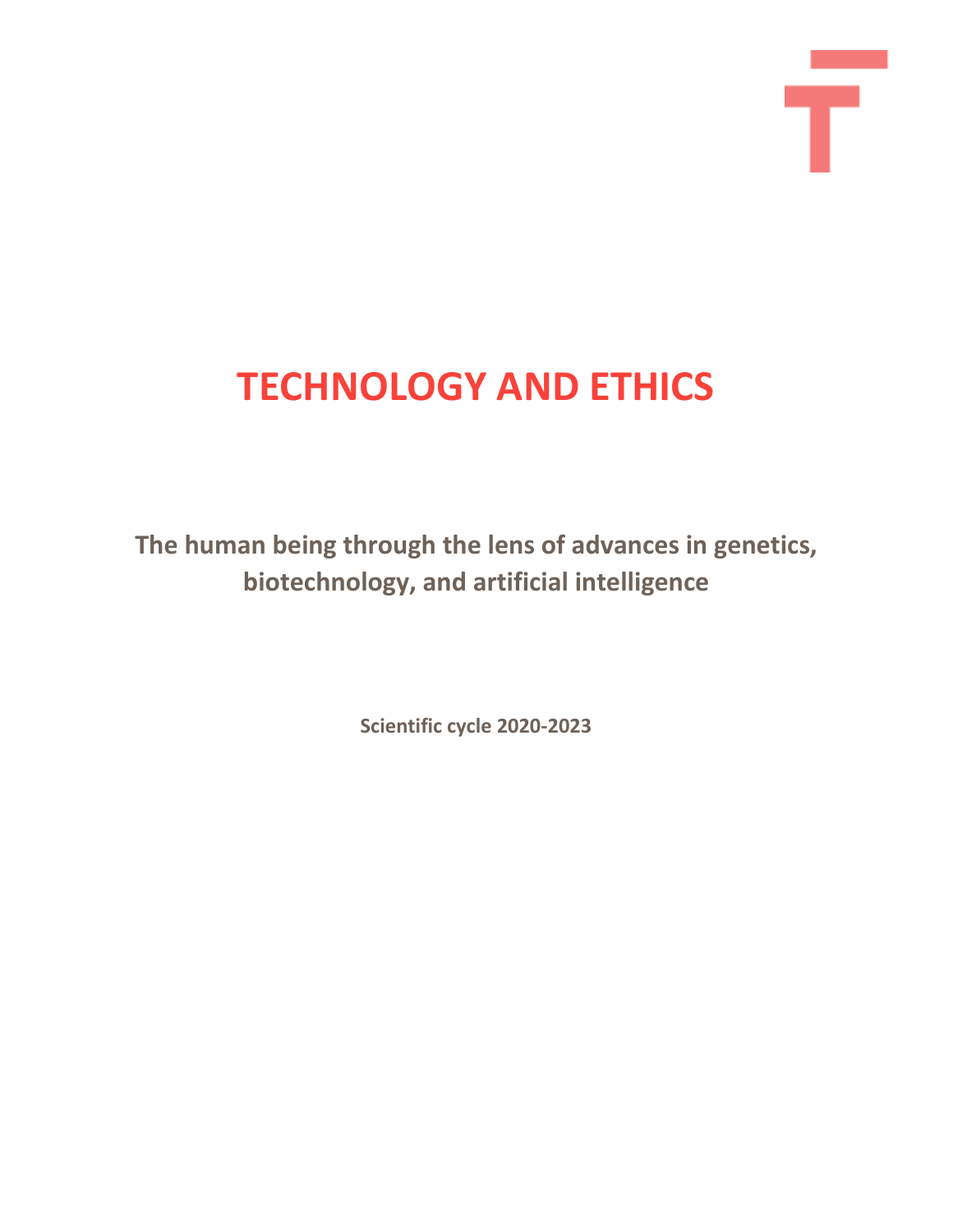# Table of contents

| How should human genome editing be regulated in Canada and worldwide?7                    |  |
|-------------------------------------------------------------------------------------------|--|
| 3. The application of artificial intelligence in health care: A dehumanization of care? 8 |  |
|                                                                                           |  |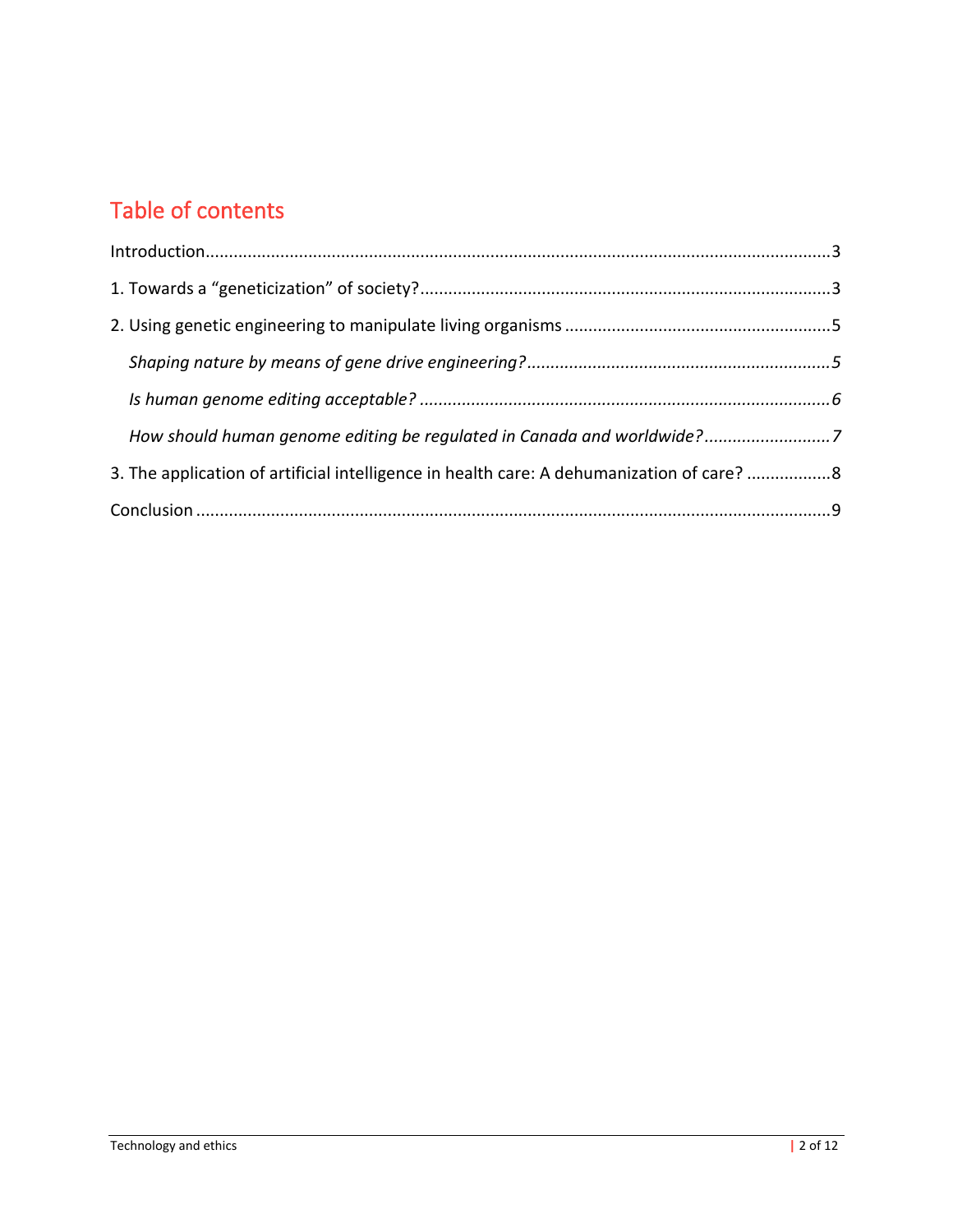# **Technology and ethics**

**The human being through the lens of advances in genetics, biotechnology, and artificial intelligence**

Technology is a fundamental feature of humanity. Its impact on our lives at the beginning of the  $21^{st}$ century seems greater than ever. Our entry into the digital age has brought rapid and profound changes and breakthroughs on many levels in our individual and collective lives. At the same time, major advances have been made over the past 30 years in the areas of biotechnology and the life sciences, including, for example, genetically modified organisms, cloning, artificial organs, assisted reproductive technology, and technologies for sequencing and editing the human genome. These developments bring new social challenges and confront us with ethical dilemmas. Technologies such as human genome editing, for example, have the potential to cure serious diseases or save lives, but could also lead to new forms of social inequality and may have unforeseen negative consequences for humanity in the long term. How can inventions such as these be managed to enable us to take advantage of the benefits they can bring while mitigating their risks? As technological advances seem to continually push back the boundaries of the possible, this type of question has become increasingly important in today's societies.

Aware of the major issues raised by contemporary technologies, the Pierre Elliott Trudeau Foundation will focus on the theme of "Technology and ethics" in its cycle of leadership programs beginning in 2020- 2021. While these programs aim to train our Scholars to become engaged leaders in their communities and around the world, it is essential that these emerging leaders understand the ethical issues that are raised by contemporary technologies and that they are equipped to face the challenges these technologies pose. Our 2020 Scholars, Fellows, and Mentors will particularly focus on developments in biotechnology and on the incorporation of artificial intelligence into health care. How is humanity shaped by advances in these areas, and, in turn, how can we shape them on the basis of ethical principles? This is the core question that will direct our scientific cycle, including our *Institutes for Engaged Leadership* in 2020-2021.

This paper focuses on three areas of technological application that will be examined in light of the issues referred to above: genetic testing, human genome editing, and the incorporation of artificial intelligence into health care.

# **1. Towards a "geneticization" of society?**

Since the completion of the Human Genome Project in 2003, which has given us an understanding of the human genome pattern, genome sequencing technologies have become more efficient and less expensive.<sup>[1](#page-9-0)</sup> It has therefore become easier to explore an individual's genome and to identify genes or sequences responsible for certain diseases.<sup>[2](#page-9-1)</sup> In recent years, researchers have also become interested in the complex relationships between human genes and the environment. They have focused on genes that may increase the *predisposition* to certain diseases as well as looking at environmental and behavioral conditions that could prevent such predispositions from being expressed.<sup>[3](#page-9-2)</sup>

In the wake of these scientific and technological developments, Western societies have witnessed the development of a market for genetic tests, including over-the-counter tests. More than 30,000 genetic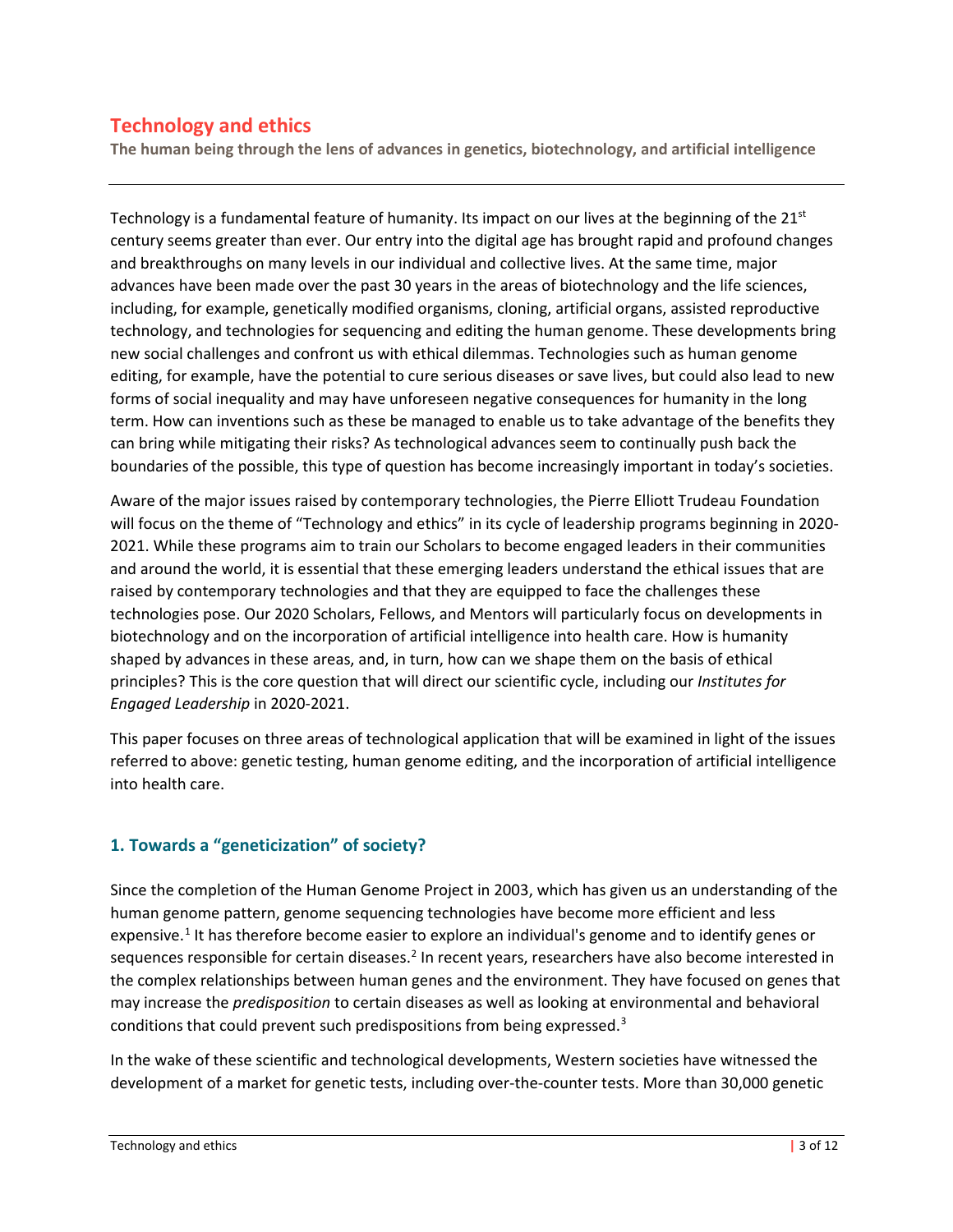tests are currently available.<sup>[4](#page-9-3)</sup> For a few hundred dollars, private companies offer tests that can paint a picture of the risks of developing certain diseases and inform consumers about their heredity. Some companies go beyond heredity and predisposition to disease, offering to interpret the various potential capabilities (such as athletic abilities) of a person based on their genetic analysis. For some analysts, such as Timothy Caulfield, a 2013 Fellow of the Pierre Elliott Trudeau Foundation, these developments reflect the "massive emphasis" placed on genetics by society over the last twenty years.<sup>[5](#page-9-4)</sup>

Other researchers echo this sentiment, criticizing the current trend towards "geneticization," or the tendency to focus on the genetic determinants of our health or identity as individuals, to the detriment of social, economic, and environmental factors that affect the human condition.<sup>[6](#page-9-5)</sup> Professor Kim Tallbear, a 2018 Fellow of the Pierre Elliott Trudeau Foundation, expressed a similar perspective in her critical analysis of the concept of "indigenous DNA" that is used in the study of the genetics of human populations and in the genetic ancestry testing industry.<sup>[7](#page-9-6)</sup> Going against a biological conception of indigenous identity and the idea that it can be "proven" by a genetic test, she has demonstrated that the composition of this identity is much more complex and involves social factors.

Moreover, one of the major ethical issues raised by genetic testing – and the collection of genetic information in general<sup>[8](#page-9-7)</sup> – is the confidentiality of the information gathered. According to the Genetic Discrimination Observatory, "The quality and scope of privacy policies and security features of private DTC-GT [Direct-to-consumer genetic testing] companies' genetic databases are highly variable and consumers are not always informed of applicable limitations.["9](#page-9-8) It can prove very difficult to maintain a minimum level of control over your data and the way it will be used.<sup>[10](#page-9-9)</sup> And when personal genetic data is shared with third parties, such as insurance companies or employers, these third parties may treat the individual concerned differently on the basis of their genetic characteristics. The typical scenario of this nature relates to the possibility of an insurer using an individual's genetic profile to calculate their insurability.<sup>[11](#page-9-10)</sup> How and to what extent can we mitigate the risks of genetic discrimination, namely the "denial of rights, privileges, or opportunities on the basis of information obtained from genetically-based diagnostic and prognostic tests"?<sup>[12](#page-9-11)</sup> Are the existing regulations sufficient?

In Canada, the Act to Prohibit and Prevent Genetic Discrimination came into force in May 2017. This law prohibits obliging a person to undergo genetic testing or to report results of testing as a prerequisite for the provision of goods and services. It also amends the Canadian Human Rights Act to prohibit discrimination based on a person's genetic characteristics. In December 2018, however, the Court of Appeal of Quebec ruled that the law was invalid because it did not fall within federal jurisdiction.<sup>[13](#page-9-12)</sup> The Canadian Coalition for Genetic Fairness has lodged an appeal against this decision to the Supreme Court, which will decide the case in the coming months.

Recent developments in prenatal genetic testing have also raised important questions. Since 2011, a new non-invasive prenatal test (NIPT) to screen for Down syndrome has been offered to pregnant women during the first trimester of pregnancy. Consisting of a simple maternal blood test, this is a more reliable technique that is safer for the fetus, and can be used earlier in pregnancy than the method previously used for this type of genetic screening. Some experts believe that these features, combined with the commercial interests backing the routinization of the NIPT, may put more pressure on women, who are left with the moral burden of deciding whether or not to accept the test, but are not always properly informed about this decision by medical staff.<sup>[14](#page-9-13)</sup> Moreover, the number of conditions that can be detected by the NIPT is continually increasing, so that the test should soon be capable of offering a wide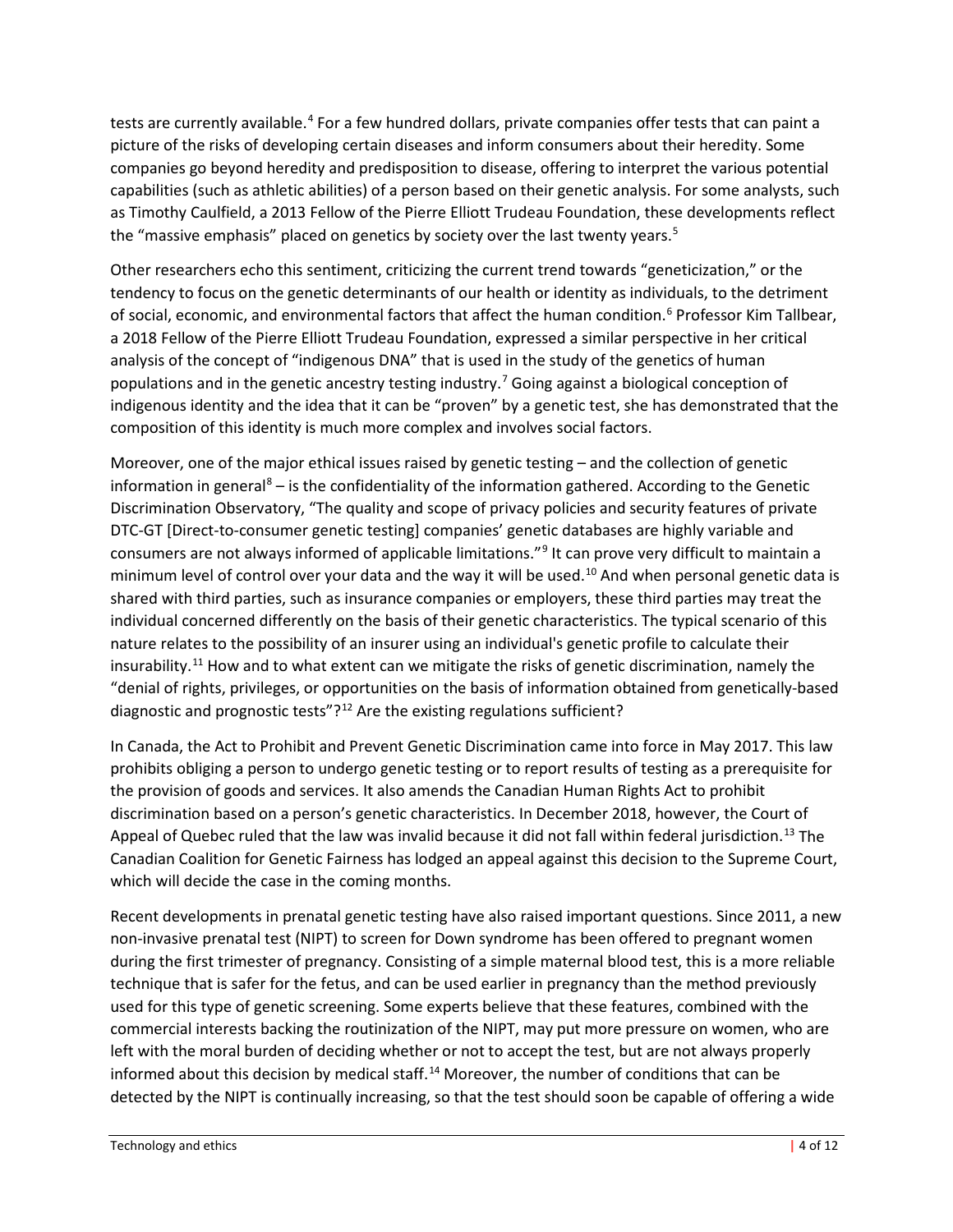range of genetic information about the fetus. It is important to consider whether the ability to obtain an increased amount of genetic information about a fetus is a positive development, from both individual and societal perspectives. To what extent should we protect the right of pregnant women to choose not to be informed of the likelihood that their fetus has atypical genetic conditions? At the societal level, is it not possible that prenatal genetic screening encourages eugenics?

For some analysts, genetic tests, along with the "genetic understanding of health" that they shape, reflect our society's focus on individual responsibility and productivity. In the words of Roxanne Mykitiuk, "with genetic tests marketed as a kind of health-risk kit, individuals are being called upon to undertake self-surveillance in the name of reducing the burden of disease on themselves and on society as a whole," and in doing so to maintain a "disciplined order of productive citizens."<sup>[15](#page-9-14)</sup>

# **2. Using genetic engineering to manipulate living organisms**

Genome sequencing technologies and the development of knowledge in the field allowed scientists as early as the 1970s to begin to undertake genetic manipulation by moving DNA molecules from one living organism to another.<sup>[16](#page-9-15)</sup> This laid the foundations of the modern biotechnology industry. Research within this industry has gradually led to the development, in the 1980s, 1990s, and 2000s, of genetically modified organisms (GMOs) in plants and a number of animal species (such as salmon) with the intention of improving their characteristics and advantages in terms of production, marketing, and human consumption.

More recently, in 2012, the invention of a new genome editing tool called CRISPR-Cas9<sup>17</sup>marked a major and even revolutionary advance in biotechnology and biomedicine. The CRISPR-Cas9 molecular complex makes genome editing much more accurate, faster, and less expensive than previous genome editing techniques, so that DNA modification has become easier than ever before. [18](#page-9-17) Use of the CRISPR-Cas9 "molecular scissors" has therefore quickly become popular among scientists in various fields of research related to the biological sciences and medicine, but not without raising a host of ethical, social, and political issues.

# *Shaping nature by means of gene drive engineering?*

Among scientists seeking to develop applications based on the CRISPR-Cas9 genome editing tool, some have recently been testing a technique known as "gene drives," aimed at increasing control of species that pose a threat to humans. This technique involves the introduction of hereditary gene mutations into a species; the mutation is designed to propagate within the species more efficiently than is the norm.<sup>[19](#page-9-18)</sup> Gene drive techniques could be used to eradicate or reduce insect populations that carry diseases (such as malaria, Lyme disease, or Zika virus), to control invasive species (such as rats), and to eliminate pesticide resistance in pest populations. [20](#page-9-19)

Scientists are working with Target Malaria, an international non-profit research consortium, to find ways to use gene drive techniques to fight malaria in Africa.<sup>[21](#page-9-20)</sup> Internationally, the eradication of malaria-transmitting mosquitoes could save a million lives annually.<sup>[22](#page-9-21)</sup> The technology is not yet ready to be used in this way, but in three years or so, once tests have been carried out safely in the wild, it could be at implementation stage (so far tests have only been conducted in laboratory conditions).

Gene drive technology clearly has its risks. The elimination of a species from the food chain could have unforeseen consequences within ecosystems. The parasites or viruses that we are trying to eliminate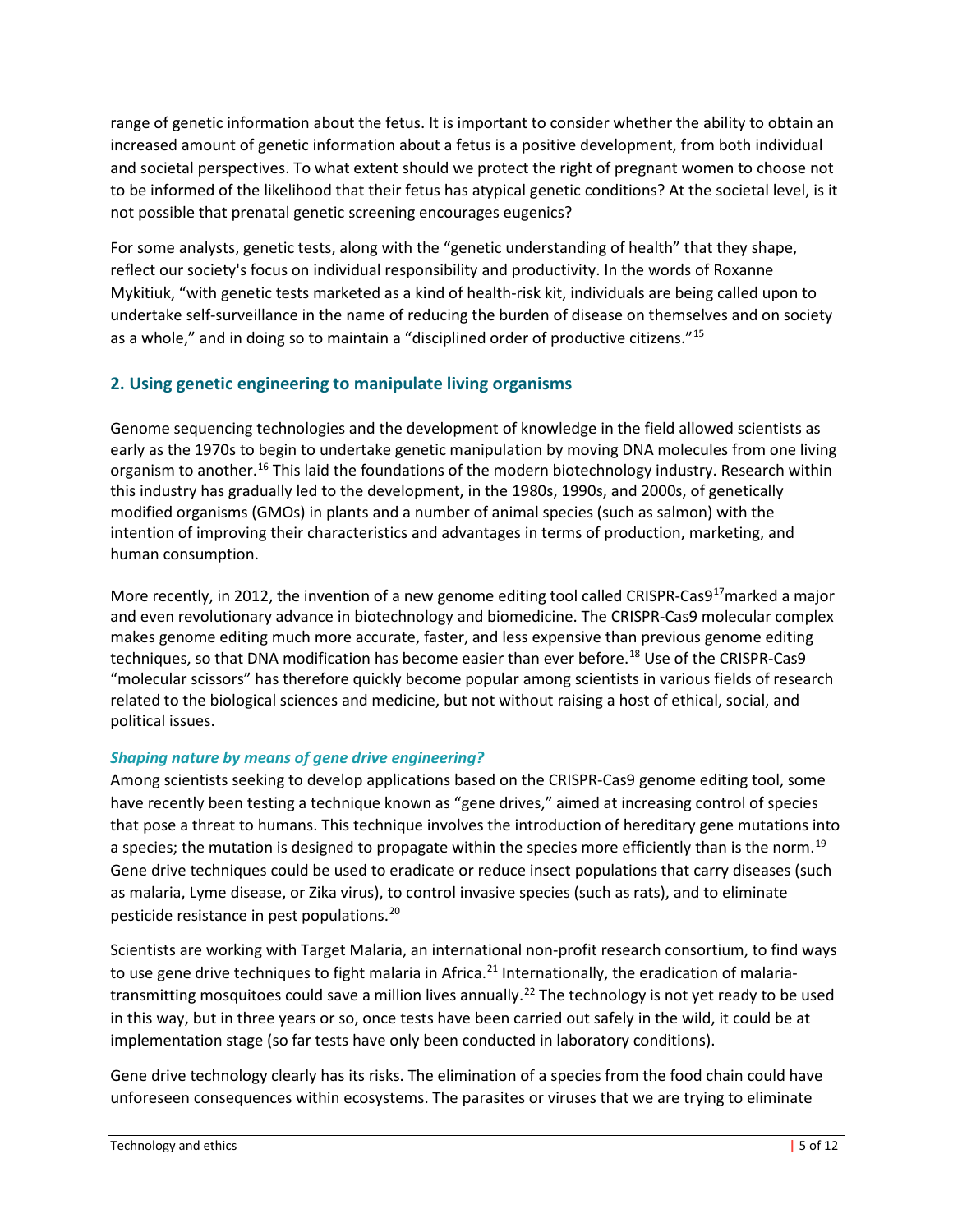may actually become more virulent and use other species as carriers. Some bioethicists believe that, "This technology has the potential to be immensely powerful and to change the course of things that we may not be able to predict."<sup>[23](#page-10-0)</sup> Others are concerned there is a risk that gene drive engineering could be used to make weapons by designing mosquitoes that can inject toxins.<sup>[24](#page-10-1)</sup>

In view of the significant risks of gene drive engineering, are we misguided in attempting to develop this technology? Or should we accept that the potential benefits – especially the possibility of saving the lives of millions of people – outweigh the risks and justify this intensification of the human impact on the environment? In addition to these fundamental ethical issues, the implementation of gene drive engineering could pose future complications in terms of governance: Who should have the authority to make decisions on the use of gene drive, who should be part of the decision-making process, and who will regulate the use of this technology? We should not overlook the fact that one country's decision to use gene drive engineering could have consequences for neighboring countries, since the species modified using this technique are mobile across borders. [25](#page-10-2) UN Member States have therefore begun to hold discussions during a series of meetings on biodiversity to consider measures to be taken concerning gene drive engineering and, in 2016, rejected the proposal of a moratorium.<sup>[26](#page-10-3)</sup>

#### *Is human genome editing acceptable?*

The advent of CRISPR-Cas9 technology particularly raises hopes regarding its therapeutic potential in humans. Since it allows precision manipulation of individual genes, this technology could prevent, slow down, or cure diseases with a genetic basis, including cancer and diseases such as cystic fibrosis, asthma, or diabetes.<sup>[27](#page-10-4)</sup> "Somatic" gene therapies, that is, those targeting the non-reproductive cells, are under development in laboratories around the world and clinical trials are also underway. According to experts, however, a number of technical obstacles make this type of gene therapy not yet ready for safe use in patients.<sup>[28](#page-10-5)</sup> One such complication is that, given our current levels of understanding, the modification of a gene to cure a disease could in fact trigger another disease, since a number of genes have more than one function. [29](#page-10-6)

As well as its use in somatic therapies, CRISPR-Cas9 can be used to modify the DNA of germ cells, or reproductive cells. In contrast to somatic modifications, the editing of germ cells, whether of spermatozoa, ova, or embryos, entails the transmissibility of genetic modifications to human offspring. Genome editing of the germline has become particularly controversial in recent years because these manipulations have the potential to affect the genetic makeup of humanity and because of the lack of knowledge of possible risks for future generations. However, both somatic and germline therapies have the potential to be used for the treatment and prevention of disease as well as for the enhancement of non-pathological traits, such as physical appearance, athletic ability, or cognitive ability.<sup>[30](#page-10-7)</sup>

Some bodies, such as the US National Academy of Sciences, make a clear distinction between the use of genetic modification for therapeutic purposes as opposed to using it for enhancement, recommending greater caution (as well as displaying greater concern) about the use of the technologies for reasons of enhancement.<sup>[31](#page-10-8)</sup> Nevertheless, this approach raises a fundamental question: Where do we draw the line between the two types of use? For some, including Professor Sheila Jasanoff, who specializes in science and technology, the distinction between the treatment of disease and genetically engineered enhancement is problematic. "But how do we know what illness is?" Jasanoff asks, emphasizing that, "Over human history, we've tried to cure conditions that you and I today would say are not sickness."[32](#page-10-9) With this perspective in mind, we should be ready to consider the risk that these new possibilities of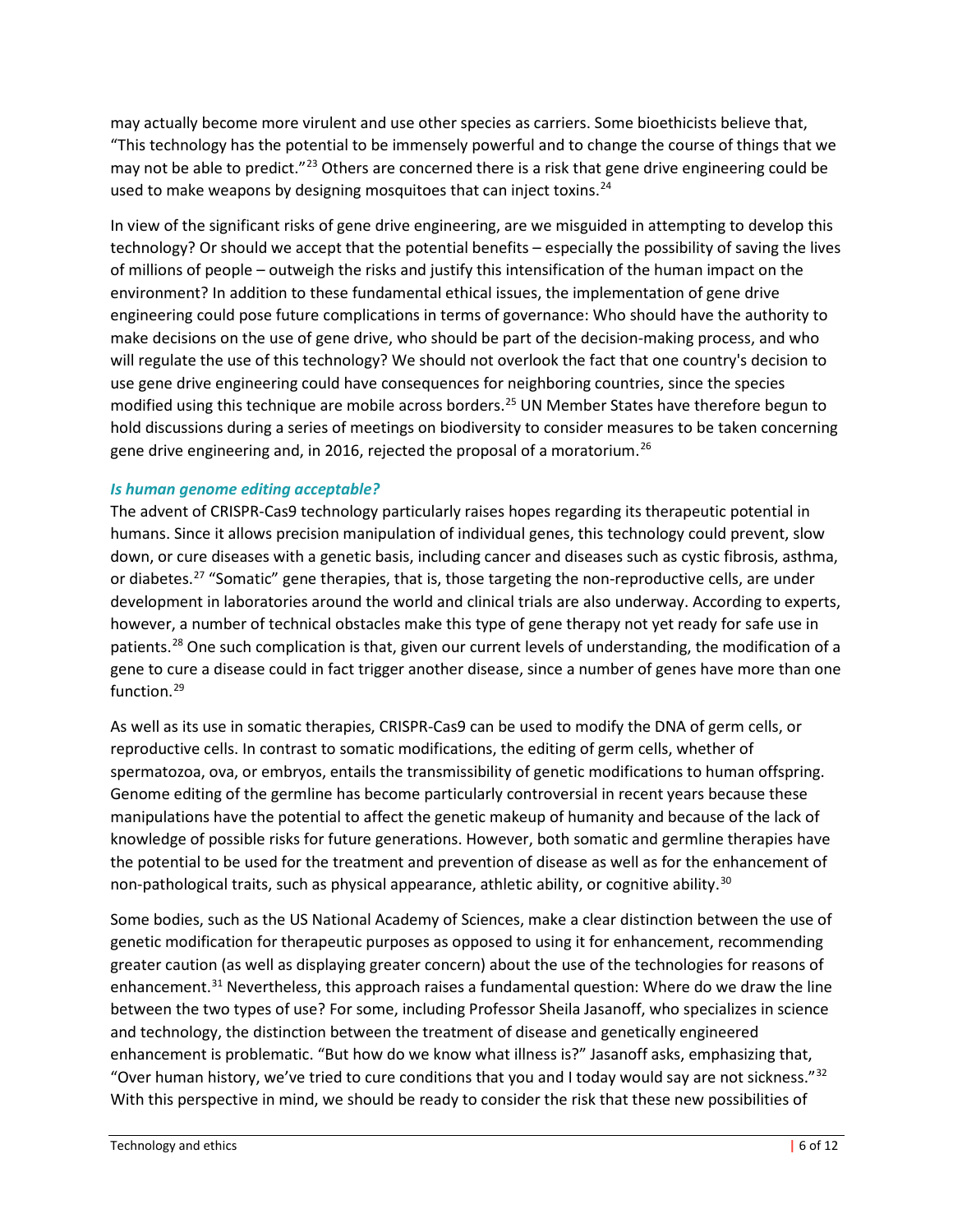modifying the human genome, even for purposes considered to be "therapeutic," may eventually place individuals under social pressure to conform to certain genetic norms, while encouraging inequality and discrimination against people whose characteristics do not meet these norms. Does this scenario not begin to resemble eugenics?

The issue of access to genetic modification technologies also raises questions relating to social justice. Once the technology is ready to be used clinically (currently it is essentially only employed in research contexts), it may be the case that, like other technologies, it will only be accessible to the richest, thereby aggravating social inequalities and marginalization.

### *How should human genome editing be regulated in Canada and worldwide?*

The controversy surrounding genome editing of germ cells was heightened by the revelation in 2015, and more recently in November 2018, of scientific studies in China, where researchers made genetic modifications to human embryos.<sup>[33](#page-10-10)</sup> While the 2015 studies were conducted on non-viable embryos, the 2018 study went further, with the researcher using viable embryos that he later implanted in women, one of whom gave birth to twins.<sup>[34](#page-10-11)</sup> The genome of these "CRISPR babies," as they have been called, was modified to immunize them against the HIV virus. The news of this genetic manipulation, which was conducted with a view to prevention despite a lack of knowledge about the long-term effects of this intervention, has provoked global outrage, including within the scientific community, which considered that the researcher in question had demonstrated a serious breach of ethics by overstepping global scientific standards for the responsible use of genome editing.<sup>[35](#page-10-12)</sup>

How can we avoid irresponsible use of human genome editing at a global level? Since the 1990s, and increasingly since 2015, many national and international bodies have formulated guidelines for human genome editing.<sup>[36](#page-10-13)</sup> Most of these support germline editing for purposes of research and the advancement of knowledge but prohibit it for reproductive purposes in a clinical context.<sup>[37](#page-10-14)</sup> This approach seems to have the approval of a number of scientists.<sup>[38](#page-10-15)</sup> Nevertheless, in the light of the Chinese "CRISPR babies," we may need to consider the case for better regulation of human genome editing on national and international levels. Is it possible to harmonize national frameworks for legislation and standards in an attempt to avoid a form of social dumping in genetic engineering?

In Canada, there are no specific regulations or guidelines for somatic editing of the human genome for therapeutic purposes, but germline editing is prohibited under criminal law by the Assisted Human Reproduction Act (2004).<sup>[39](#page-10-16)</sup> Many experts believe that Canada's human genetic engineering regulations are inadequate and should be reviewed and potentially revised to take into account the technological advances of recent years and the ethical, legal, and social implications of these technologies. [40](#page-10-17) Another question for consideration is the role of the public in discussions and reflection on these issues. How can we encourage informed and democratic public debate on human genome editing and its possible applications in the field of medicine?

# **3. The application of artificial intelligence in health care: A dehumanization of care?**

Progress in the field of artificial intelligence (AI) has gathered speed over the past decade. The term AI refers to the range of technologies that draw on large sets of numerical data in order to simulate certain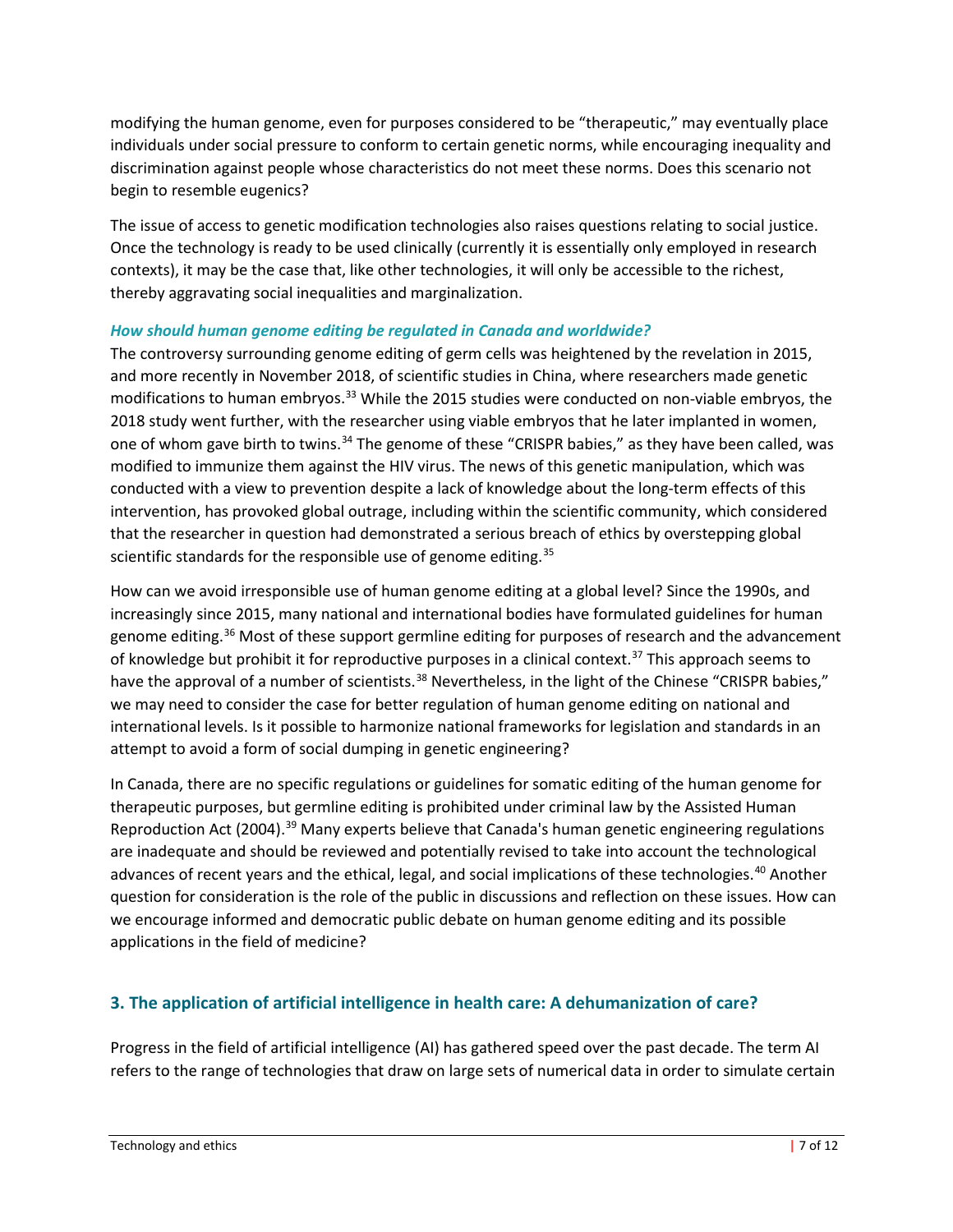functions of human intelligence, such as learning, reasoning, and interaction.<sup>[41](#page-10-18)</sup> Machine learning underpins most existing AI applications.

In the coming years, AI will increasingly play a key role in the areas of human health and biotechnology.<sup>[42](#page-10-19)</sup> Research in biotechnology (and especially the discovery of new drugs) $43$  is also increasingly dependent on AI technologies to process and explore big data stored in databases.<sup>[44](#page-10-21)</sup> Moreover, major technology companies such as Google, Microsoft, and IBM are investing in the development of AI for health care and medical research.

There are many opportunities for AI in the healthcare industry, including medical research, the detection of disease, the management of chronic disease, and the delivery of health services.<sup>[45](#page-10-22)</sup> Similarly, the use of AI to detect diseases such as breast and skin cancer has recently shown promising results, suggesting that these diseases may soon be diagnosed more quickly and more accurately than is currently possible. [46](#page-10-23) AI could also assist in medical decisions about the treatment of various conditions through the use of tools to analyse clinical data and data generated by scientific research.<sup>[47](#page-10-24)</sup> There are in fact already several tools that use AI to provide personalized home health assessments and advice.

Although they have the potential to offer significant benefits, the various applications of AI in the health sector raise a host of ethical and social issues. We cannot underestimate the importance of the reliability and security of AI applications when they are used to make complex judgments in scenarios that require an understanding of the context and the ability to apply tacit knowledge. Medical applications of AI could make mistakes and, since the health or even the life of human beings is at stake, such errors could have serious consequences. Similarly, the question arises as to who can ultimately be held responsible for decisions made by AI, and how a person who suffers as a result of those decisions should be compensated.

The lack of transparency of AI systems is problematic; the decision-making process followed by an algorithm to arrive at a given conclusion is often quite opaque, even to the designers of the algorithm.<sup>[48](#page-10-25)</sup> This black box phenomenon makes it difficult for humans to verify whether the result or the information produced by an algorithm is reliable. It also limits the ability of health professionals to explain to their patients why, for example, a particular treatment should be undertaken, thereby restricting the right of patients to make free and informed decisions about their health.

The use of AI in the health sector also poses significant risks to the protection of patient privacy. For an algorithm to be able to produce medical predictions about an individual, access to personal data is needed and in this context it is not possible to anonymize the data (i.e., to break the link between data and individuals).<sup>[49](#page-10-26)</sup> While it is possible to obtain an individual's consent to use his or her personal data for a specific purpose at the time of collection, it is important to understand that, in the era of AI and big data, there are strong incentives to reuse data originally collected for a one reason for other ends, and to relate it to data from other sources in order to generate information that can be used for a variety of purposes. [50](#page-11-0) This context makes it difficult for an individual to fully understand and control how their data will be used once collected.

With regard to the protection of privacy, concerns center on access by commercial companies to the health data of individuals (and the use of this data to better target the commercial promotion of their products). A recent case illustrates how, when AI is used in a medical context, personal data may end up in the hands of companies without the consent of the individuals concerned. As part of a partnership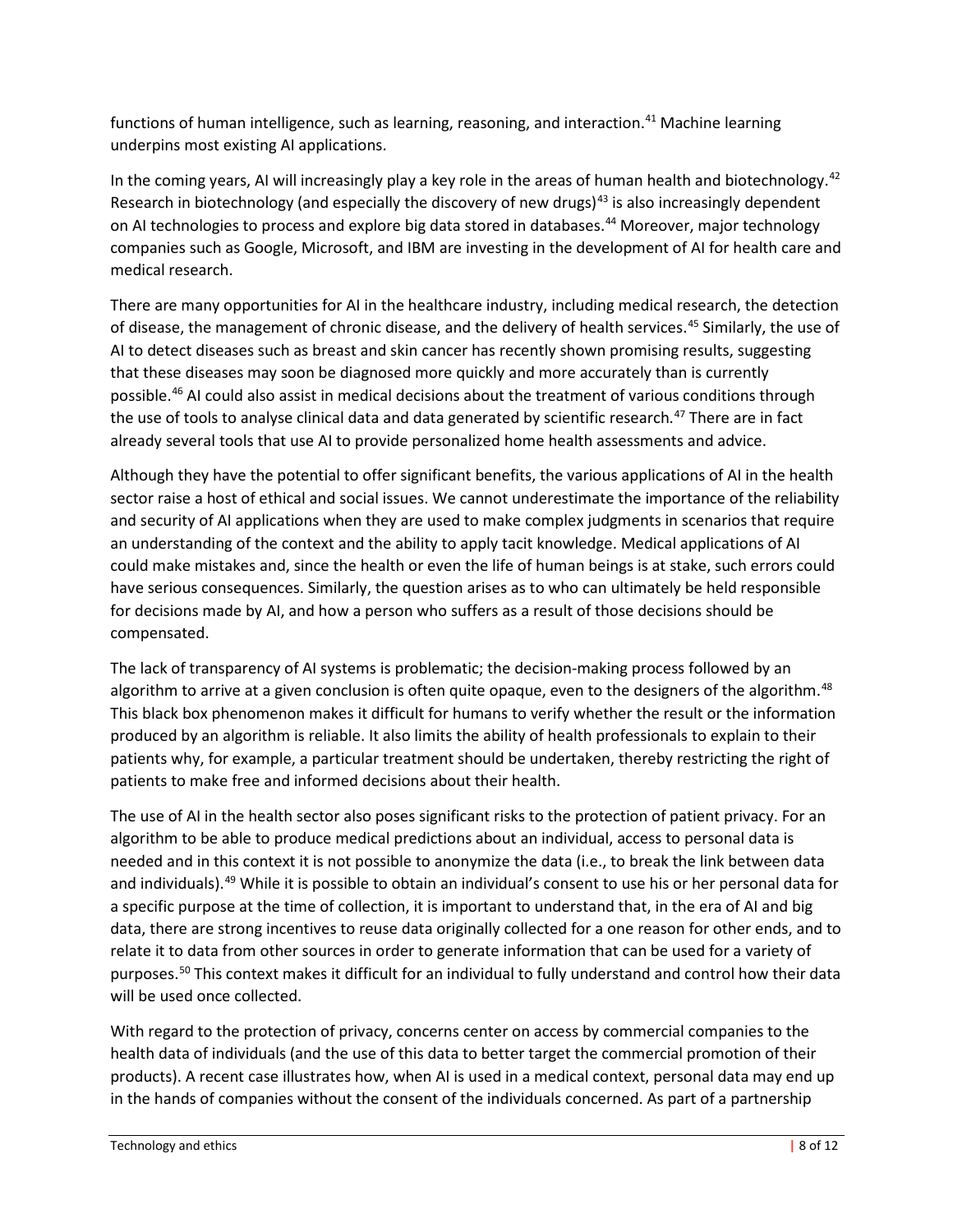working on a trial of an AI application for medical purposes, a London hospital transferred the personal data of 1.6 million patients to a company called DeepMind. In 2017, this transfer of data was deemed illegal by the UK authority responsible for enforcing data protection legislation.<sup>[51](#page-11-1)</sup> Moreover, there is the risk that individuals' sensitive health-related data could be illegally accessed and altered by hackers attacking AI systems.

Another major ethical issue in AI applications in the health sector (as in other areas) is that these technologies reproduce any bias in the source data that they are using. There is a commonly held view that the data used to train AI systems often do not represent the diversity of the population.<sup>[52](#page-11-2)</sup> The individual biases of AI developers, who do not necessarily represent a diverse social profile, can be integrated into the algorithms themselves.<sup>[53](#page-11-3)</sup> Attention has also been drawn to the risk that AI may discriminate insidiously – in ways that may be difficult to detect – in terms of gender, ethnicity, disability, or age. One study has shown, for example, that the validity of medical predictions made by algorithms may vary depending on race, gender, or socio-economic status.<sup>[54](#page-11-4)</sup> For these reasons, the healthcare benefits of AI technologies may not be equally accessible to all (in terms of the validity of therapeutic or diagnostic recommendations, fair access to healthcare resources, or impartial treatment by healthcare professionals).

In an attempt to deal with such ethical issues, some stakeholders from the AI community, along with representatives from the healthcare sector and others, have started to take action by formulating guidelines for the ethical development of AI.<sup>[55](#page-11-5)</sup> The Montreal Declaration for a Responsible Development of Artificial Intelligence is an important initiative in this respect, positioning Canada as a leader in AI ethics. In the field of healthcare alone, however, much remains to be done to promote regulation and the development of mechanisms to oversee AI, in order to reduce the risk of harm to individuals and society in general.

# **Conclusion**

This document has drawn attention to the potential benefits of some biotechnologies and artificial intelligence – such as the possibility of detecting diseases earlier or curing them more easily – but has also illustrated the risks as well as the ethical and social issues posed. One of the most significant and pervasive issues is the risk that these new technologies will give rise to new forms of discrimination, inequality, and violations of human dignity, such as discrimination on the basis of genetic characteristics or unequal access to genetic enhancements. Other potential adverse effects include irreparable damage to the environment and to human health and the human genome.

From a more philosophical perspective, the new possibilities that are opened up by contemporary technologies compel us to reflect on the future of humanity: is it true, as Francis Fukuyama has argued in the context of the "biotechnology revolution," that we are heading towards a "posthuman future" where human nature is fundamentally changed?<sup>[56](#page-11-6)</sup> How much have or will the new technologies alter humanity? Since biotechnology and artificial intelligence seem set to take an ever greater place in our lives, these questions and their corollary – how can we manage these technologies in ways that preserve human dignity and the values that are dear to us? – are of paramount importance for innovative thinkers and the engaged leaders of the 21<sup>st</sup> century. This is why the Pierre Elliott Trudeau Foundation will invite our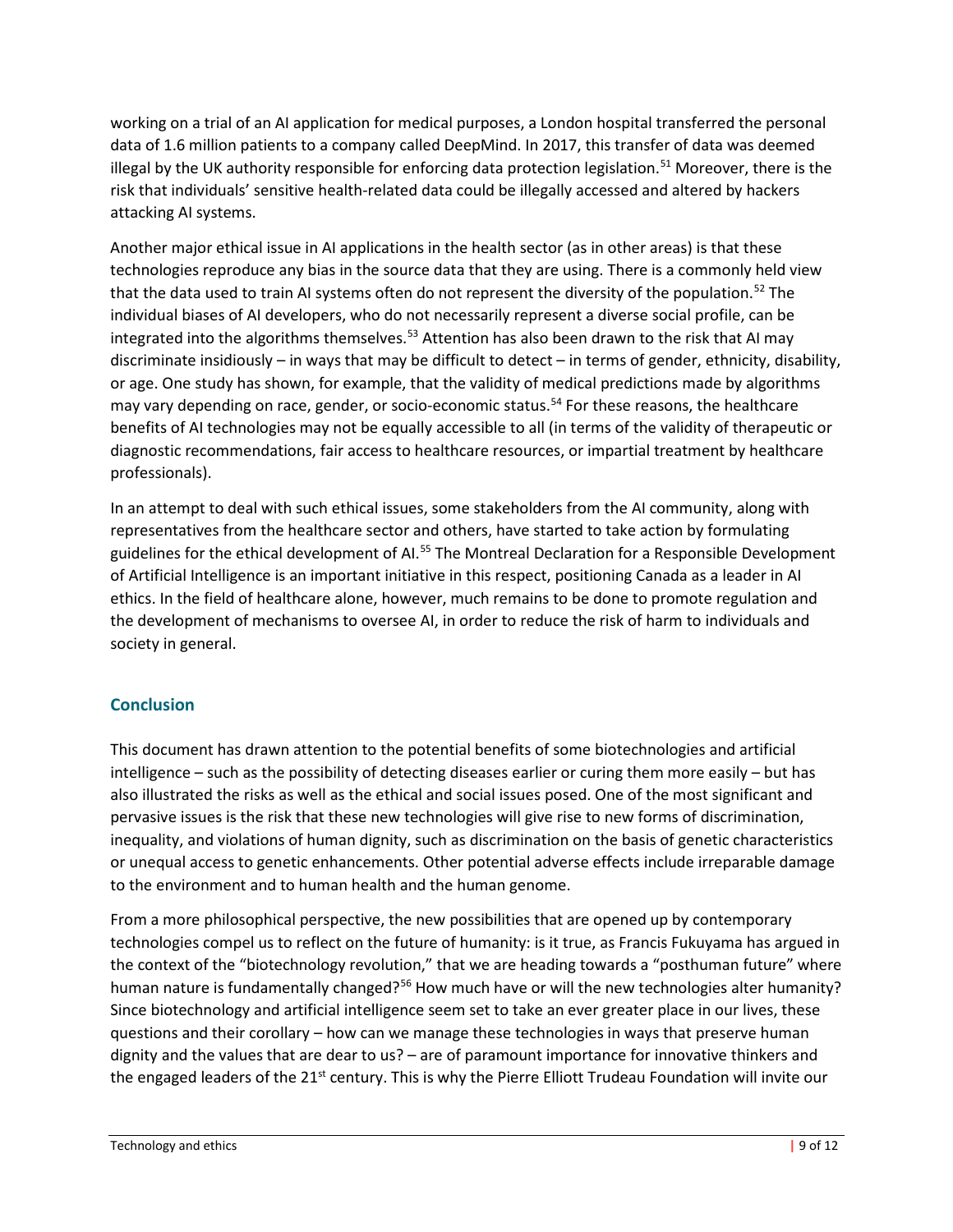2020 Scholars to reflect on these issues, alongside our Fellows and Mentors, as part of the leadership training activities that they will be taking part in from the fall of 2020.

#### **References**

<span id="page-9-8"></span><sup>9</sup> ODG, *Foire aux questions*, [https://gdo.global/fr/odg-faq.](https://gdo.global/fr/odg-faq)

<span id="page-9-14"></span><sup>15</sup> Mykitiuk, *ibid*.

<span id="page-9-16"></span> $17$  The acronym CRISPR stands for "clustered regularly interspaced short palindromic repeats."

<span id="page-9-17"></span> $18$  National Human Genome Research Institute (NHGRI), "What is genome editing?"

[https://www.genome.gov/about-genomics/policy-issues/what-is-Genome-Editing;](https://www.genome.gov/about-genomics/policy-issues/what-is-Genome-Editing) Genome Québec, "Manipuler les genes, acceptable ou non?" [http://www.genomequebec.com/DATA/TEXTEDOC/GQC\\_Fiche\\_](http://www.genomequebec.com/DATA/TEXTEDOC/GQC_Fiche_%20IngenierieGenes_Ecran_FR.pdf) 

[IngenierieGenes\\_Ecran\\_FR.pdf;](http://www.genomequebec.com/DATA/TEXTEDOC/GQC_Fiche_%20IngenierieGenes_Ecran_FR.pdf) "Chirurgie génique: Premiers essais sur des Canadiens," *La Presse*, June 16, 2019 [https://www.lapresse.ca/actualites/sciences/201906/15/01-5230352-chirurgie-genique-premiers-essais-sur-des](https://www.lapresse.ca/actualites/sciences/201906/15/01-5230352-chirurgie-genique-premiers-essais-sur-des-canadiens.php)[canadiens.php.](https://www.lapresse.ca/actualites/sciences/201906/15/01-5230352-chirurgie-genique-premiers-essais-sur-des-canadiens.php)

<span id="page-9-18"></span><sup>19</sup> Scudellari, M., 2019, "Hijacking Evolution," *Nature*, vol. 571, July 11, p. 160.

<span id="page-9-19"></span><sup>20</sup> *Idem.*; "On the extinction of species." *The Economist*, November 10, 2018; "Vers un contrôle génétique des espèces nuisibles?", *Science Presse*, July 2019.

<span id="page-9-20"></span><sup>21</sup> *Idem*.

<span id="page-9-21"></span><sup>22</sup> "On the extinction of species," *ibid*.

<span id="page-9-0"></span> $16$ énome Québec, "Tests génétiques pour les nuls," http://www.genomequebec.com/tests-genetiques.

<span id="page-9-1"></span><sup>2</sup> *Idem*; Caulfied, T. and Baird, P. A., 2015, "Human Genome Project," *Encyclopédie Canadienne*; "Cheaper DNA sequencing unlocks secrets of rare diseases," *Financial Times*, March 5, 2018.

<span id="page-9-2"></span><sup>3</sup> Caulfied and Baird, *ibid*.

<span id="page-9-3"></span><sup>4</sup> "Le combat contre la discrimination génétique," *Radio-Canada*, February 25, 2019, [https://ici.radio](https://ici.radio-canada.ca/premiere/emissions/les-eclaireurs/segments/entrevue/107565/richard-marceau-discrimination-genetique)[canada.ca/premiere/emissions/les-eclaireurs/segments/entrevue/107565/richard-marceau-discrimination](https://ici.radio-canada.ca/premiere/emissions/les-eclaireurs/segments/entrevue/107565/richard-marceau-discrimination-genetique)[genetique.](https://ici.radio-canada.ca/premiere/emissions/les-eclaireurs/segments/entrevue/107565/richard-marceau-discrimination-genetique)

<span id="page-9-5"></span><span id="page-9-4"></span><sup>5</sup> Caulfield, T., 2017, "Genetic revolution", *A User's guide to cheating death* (docuseries), season 1, episode 3. <sup>6</sup> Finkler, L., Mykitiuk, R., Nisker, J. and Pioro, M. 2013, "Understanding the use of 'genetic predisposition' in Canadian legal decisions", *McGill Journal of Law and Health*, 7(1); Mykitiuk, R., 2000, "The New Genetics in the Post-Keynesian state," *The Gender of Genetic Futures: The Canadian Biotechnology Strategy, Women and Health*, Proceedings of a National Strategic Workshop held at York University,

<span id="page-9-6"></span>[https://papers.ssrn.com/sol3/papers.cfm?abstract\\_id=1745124.](https://papers.ssrn.com/sol3/papers.cfm?abstract_id=1745124)<br><sup>7</sup> Tallbear, K., 2013, *Native American DNA: Tribal Belonging and the False Promise of Genetic Science*, University of Minnesota Press.

<span id="page-9-7"></span><sup>&</sup>lt;sup>8</sup> As well as offering personal genetic tests, biotechnology companies may seek genetic information from individuals as part of research to develop new drugs, for example ("Your DNA please: N.L. biotech hopes genome project will lead to new drugs", *CBC*, July 24, 2019).

<span id="page-9-9"></span><sup>10</sup> "Your DNA please: N.L. biotech hopes genome project will lead to new drugs," *CBC*, July 24, 2019.

<span id="page-9-10"></span><sup>11</sup> Finkler et al, *ibid*; Caulfield, T., 2013, "Genetics, ethics and the law," *Encyclopédie Canadienne*.

<span id="page-9-11"></span><sup>12</sup> Finkler et al, *ibid*.

<span id="page-9-12"></span><sup>&</sup>lt;sup>13</sup> Fasken, January 24, 2019, "La Cour d'appel du Québec déclare invalide la Loi sur la non-discrimination génétique," https://www.fasken.com/fr/knowledge/2019/01/quebec-court-of-appeal-strikes-down-federalgenetic-non-discrimination-act/.

<span id="page-9-13"></span><sup>&</sup>lt;sup>14</sup> Ravitsky, V., 2017, "The shifting landscape of prenatal testing: Between reproductive autonomy and public health," *Hastings Center Report*.

<span id="page-9-15"></span><sup>16</sup> Morton, O., 2019, "The engineering of living organisms could soon start changing everything," *The Economist*, April 4.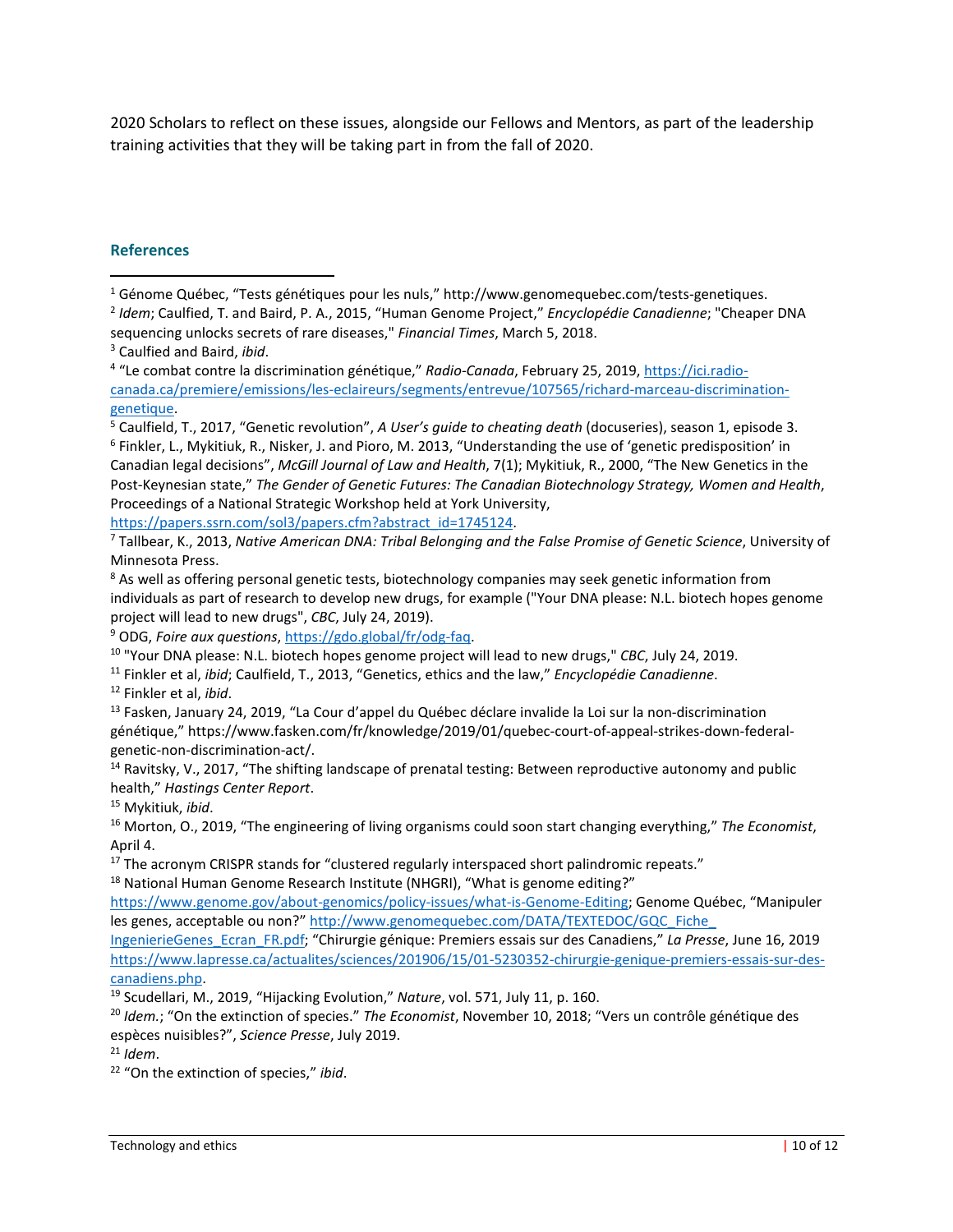<span id="page-10-0"></span><sup>23</sup> Natali Kofler, cited in Scudellari, *ibid*, p.162.

<span id="page-10-3"></span><sup>26</sup> *Idem*.

<span id="page-10-4"></span><sup>27</sup> Génome Québec, *ibid*.; National Human Genome Research Institute (NHGRI), *ibid*. Experimental gene therapies have already been used to treat children with leukemia that has not responded to other treatments, but the CRISPR molecule was not use in these cases [\(https://www.newscientist.com/ article/2119252-gene-editing-has-saved-the](https://www.newscientist.com/%20article/2119252-gene-editing-has-saved-the-lives-of-two-children-with-leukaemia/)[lives-of-two-children-with-leukaemia/\)](https://www.newscientist.com/%20article/2119252-gene-editing-has-saved-the-lives-of-two-children-with-leukaemia/).

<span id="page-10-5"></span><sup>28</sup> Specifically, there is the a that CRISPR could cut the DNA in the wrong place; it is unclear what the effect of such an error might be on the patient (NHGRI, *ibid*.).

<span id="page-10-6"></span><sup>29</sup> NHGRI, *ibid.*; NHGRI, "How is genome editing used?" [https://www.genome.gov/about-genomics/policy](https://www.genome.gov/about-genomics/policy-issues/Genome-Editing/How-genome-editing-is-used)[issues/Genome-Editing/How-genome-editing-is-used.](https://www.genome.gov/about-genomics/policy-issues/Genome-Editing/How-genome-editing-is-used)

<span id="page-10-7"></span><sup>30</sup> Knoppers, B. M., Nguyen, M. T., Noohi, F. and Kleiderman, E., 2018, *L'ingénierie ciblée du génome humain: Considérations éthiques et politiques*, policy document, Centre de génomique et politiques (CGP), Université McGill, [http://bit.ly/2hi1pAR.](http://bit.ly/2hi1pAR)

<span id="page-10-8"></span><sup>31</sup> National Academy of Sciences, 2017, *Human genome editing: Science, ethics and governance*, Report highlights, [http://nationalacademies.org/cs/groups/genesite/documents/webpage/gene\\_177260.pdf.](http://nationalacademies.org/cs/groups/genesite/documents/webpage/gene_177260.pdf) 32 Burke, K. L., "First person: Sheila Jasanoff," *American Scientist*, [https://www.americanscientist.org/article/first-](https://www.americanscientist.org/article/first-person-sheila-jasanoff)

<span id="page-10-9"></span>[person-sheila-jasanoff.](https://www.americanscientist.org/article/first-person-sheila-jasanoff)

<span id="page-10-10"></span><sup>33</sup> "Chine: Scandale après l'annonce de premiers bébés génétiquement modifiés," *La Presse*, November 26, 2018. <sup>34</sup> Regalado, A. 2019, "Will gene editing alter the human race?" *MIT Technology Review*, Special Issue, p.87-95.

<span id="page-10-12"></span><span id="page-10-11"></span>35 Lander, E., Baylis, F., Zhang, F., Charpentier, E., Berg, P. et al., 2019, "Adopt a moratorium on heritable genome editing," *Nature*, March 13[, https://www.nature.com/articles/d41586-019-00726-5.](https://www.nature.com/articles/d41586-019-00726-5)

<span id="page-10-13"></span><sup>36</sup> Knoppers et al., *ibid*., p. 6.

<span id="page-10-14"></span><sup>37</sup> *Idem*.

<span id="page-10-15"></span><sup>38</sup> NHGRI, "What is genome editing?" *ibid*; Knoppers et al., *ibid*.

<span id="page-10-16"></span><sup>39</sup> Knoppers et al., *ibid*.

<span id="page-10-17"></span><sup>40</sup> Knoppers et al., *ibid*.; Knoppers, B. M., Ogbogu, U., Ravitsky, V. et al., 2017, *Consensus statement: Gene editing, Genetic testing and Reproductive medicine in Canada*[, http://www.reseauthecell.qc.ca/images/TheCellDocs/](http://www.reseauthecell.qc.ca/images/TheCellDocs/%20Nouvelles/Consensus_Statement_Final_updated_nov9.pdf)  Nouvelles/Consensus Statement Final updated nov9.pdf; Maclure, J. and Hughes, D. 2019, "Quelle politique canadienne face aux bébés CRISPR?" *Policy Options*, [https://policyoptions.irpp.org/fr/magazines/avril-2019/quelle](https://policyoptions.irpp.org/fr/magazines/avril-2019/quelle-politique-canadienne-face-aux-bebes-crispr/)[politique-canadienne-face-aux-bebes-crispr/.](https://policyoptions.irpp.org/fr/magazines/avril-2019/quelle-politique-canadienne-face-aux-bebes-crispr/)

<span id="page-10-18"></span><sup>41</sup> Nuffield Council on Bioethics, 2018, *Artificial intelligence in healthcare and research*, Bioethics briefing note, [http://nuffieldbioethics.org/wp-content/uploads/Artificial-Intelligence-AI-in-healthcare-and-research.pdf.](http://nuffieldbioethics.org/wp-content/uploads/Artificial-Intelligence-AI-in-healthcare-and-research.pdf)<br><sup>42</sup> Idem.; Snyder, M., 2018, "The Robots are Coming: Is AI the Future of Biotech?" https://labiotech.eu/features/a

<span id="page-10-19"></span>[machine-learning-biotech/.](https://labiotech.eu/features/ai-machine-learning-biotech/)

<span id="page-10-21"></span><span id="page-10-20"></span><sup>43</sup> AI has the capacity to assist in the development of new drugs at lower costs and at a quicker pace (Snyder, *ibid*). <sup>44</sup> Oliveira, A. L., 2019, "Biotechnology, Big Data and Artificial Intelligence," *Biotechnology Journal*, 14(8) doi: 10.1002/biot.201800613. 45 Nuffield Council on Bioethics, *ibid*; Genome Québec, 2019, "Une collaboration stratégique entre IVADO et

<span id="page-10-22"></span>Génome Québec," [http://www.genomequebec.com/448-nouvelle-une-collaboration-strategique-entre-ivado-et](http://www.genomequebec.com/448-nouvelle-une-collaboration-strategique-entre-ivado-et-genome-quebec/)[genome-quebec/.](http://www.genomequebec.com/448-nouvelle-une-collaboration-strategique-entre-ivado-et-genome-quebec/)

<span id="page-10-23"></span><sup>46</sup> Nuffield Council on Bioethics, *ibid*, p.3; Rigby, M. J., 2019, "Ethical dimensions of using artificial intelligence in health care," *AMA Journal of Ethics*, 21(2), doi: 10.1001/amajethics.2019.121.

<span id="page-10-24"></span><sup>47</sup> Nuffield Council on Bioethics, *ibid*, p.3.

<span id="page-10-26"></span><span id="page-10-25"></span>48 Commission de l'éthique en science et en technologie du Québec, 2018, "Utilisation de l'intelligence artificielle en santé: Trouver le bon dosage,[" http://www.ethique.gouv.qc.ca/fr/ethique-hebdo/archives/eh-2018-11-30.html.](http://www.ethique.gouv.qc.ca/fr/ethique-hebdo/archives/eh-2018-11-30.html) <sup>49</sup> *Idem.*

<span id="page-10-1"></span><sup>24</sup> "On the extinction of species," *ibid*.

<span id="page-10-2"></span><sup>25</sup> *Idem*.